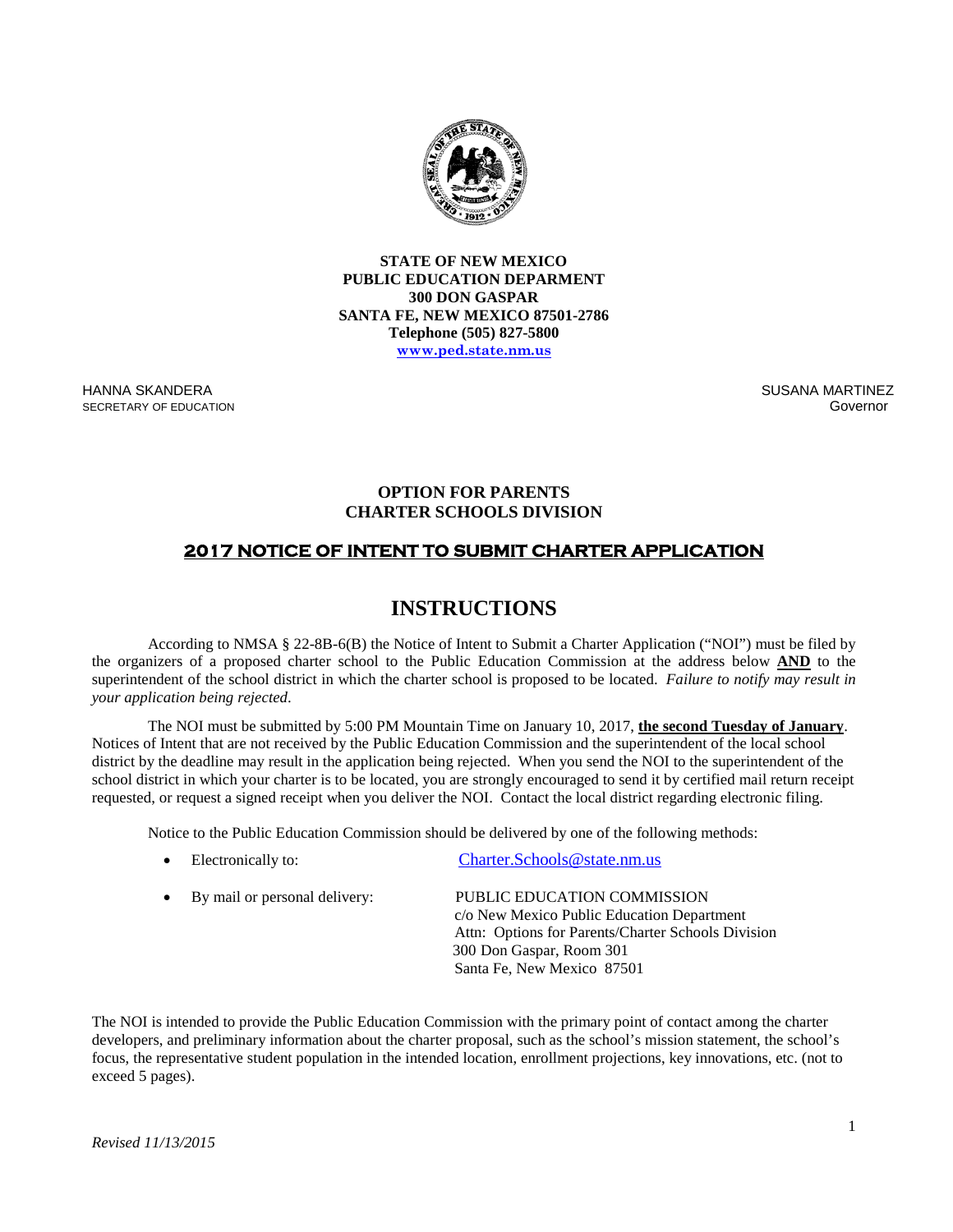- 1. General Information
	- Name of Proposed School

Hozho Academy

• Grade levels to be offered and enrollment projections

| Grade Levels to be | <b>Projected Total</b> |
|--------------------|------------------------|
| <b>Offered</b>     | Enrollment             |
| K-8                | 138                    |

## • Primary Point of Contact

| <b>Name</b> Rachel E Mason       |          |                  |
|----------------------------------|----------|------------------|
| Mailing Address 104 E Aztec Ave  |          |                  |
| City Gallup                      | State NM | <b>Zip</b> 87301 |
| <b>Phone 214-280-6978</b>        |          |                  |
| Email Rachel.simpson88@gmail.com |          |                  |

2. Names, roles, and current employment of all persons on the applicant team, and qualifications of the team members to establish a high-quality charter school

|                 |                | <b>Oualifications:</b>                                                    |
|-----------------|----------------|---------------------------------------------------------------------------|
| Name            | Role on Team   | <b>Education, Employment, Experience</b>                                  |
| Patrick T Mason | President      | J.D.; Lawyer; board member/director of multiple non-profits               |
| Rachel E. Mason |                | Secretary/Treasurer M.S. in Elem. Ed. (May 2016); extensive ed. exp. with |
| Arita Yazzie    | Vice-President | Navajo Nation DOJ Lawyer, involvement in Navajo schools                   |
|                 |                |                                                                           |
|                 |                |                                                                           |

3. Model or focus of the proposed school (e.g., performing arts, dual language, college prep, STEM, Montessori, IB):

Our academic program is best defined as a Classical Liberal Arts curriculum. Classical education is time tested and upholds a standard of excellence. We believe that high standards and a rigorous curriculum, will provide students a complete education that will challenge them to excel both in learning and in character. Students graduate from Classical academies highly literate and excellent individuals, ready to become active and responsible members of their community.

4. Does the school expect to contract with another entity for either management, or substantial oversight or direction in the school's operation? Yes:  $\Box$  No:. $\overline{X}$ ]

If YES, describe the entity and the role it will have in the school's operational plan.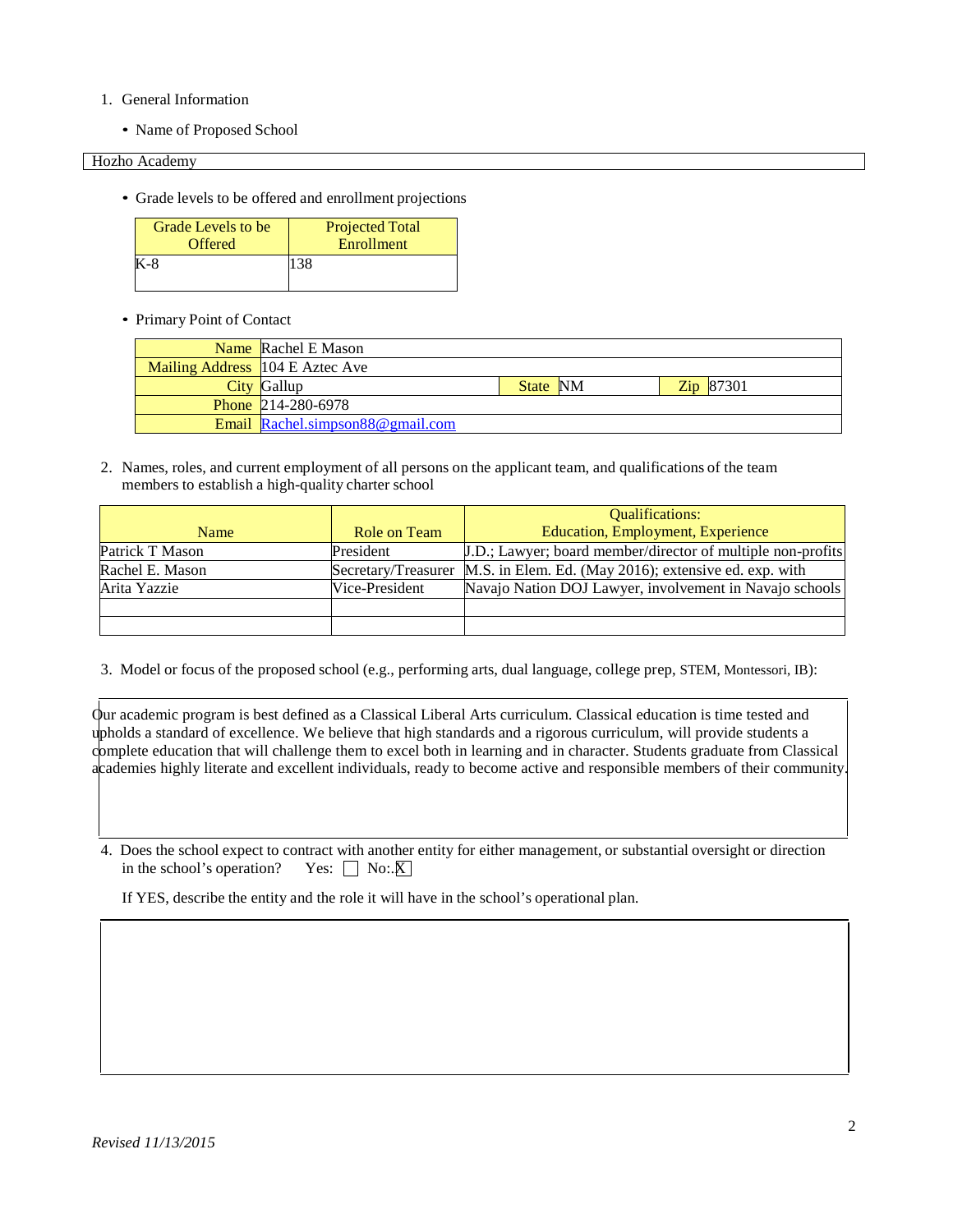- 5. Does the applicant team or any members of the team currently operate any other schools? Yes:  $\Box$  No: $\mathbf{\tilde{x}}$ .
- 6. Vision/Mission statement. (2-3 sentences)

Hozho Academy is committed to the tradition of a Classical education. We are committed to a rigorous program that will develop students who are educated in all of the liberal arts and sciences as well as in moral character and civic virtue. Our goal is to provide the best education possible which will permit a full understanding of all students' cultures in the four corners area.

- 7. Student population and geographical setting of the school
	- Define the targeted geographical area of the proposed school from which you expect to draw a significant number of your students.

The targeted geographical area will be Gallup, McKinley County, and the Navajo Nation.

• Describe the student population including key demographic data (academic performance, home languages, ELL, and special education populations in the location in which the school intends to locate.

According to the 2014-2015 district report card, GMCS is comprised of 11,975 students. 79% are American Indian, 14% Hispanic, 1% Asian and 5% Caucasian. There are 28% who are considered English Language Learners. Ninety percent are economically disadvantaged. Home languages include Navajo, English, and Spanish. Academic achievement is much lower than the state average. Reading proficiency for all students is 14.9% and 9.5% for math. 20.4% of students are proficient in science.

• Identify where these students are most likely being educated currently and why they are expected to choose the proposed charter school for their future educational needs.

Students are currently attending BIE or GMCS schools, which are not providing adequate education for Native American students, and show a lack of cultural responsiveness in their curriculum and environment. Hozho Academy will fill the educational and cultural gap through the implementation of a classical liberal arts curriculum (encompassing a complete regimen of the sciences, arts, and humanities). The Academy will achieve measurable academic achievement, and become a top choice for those looking for a better alternative for their children.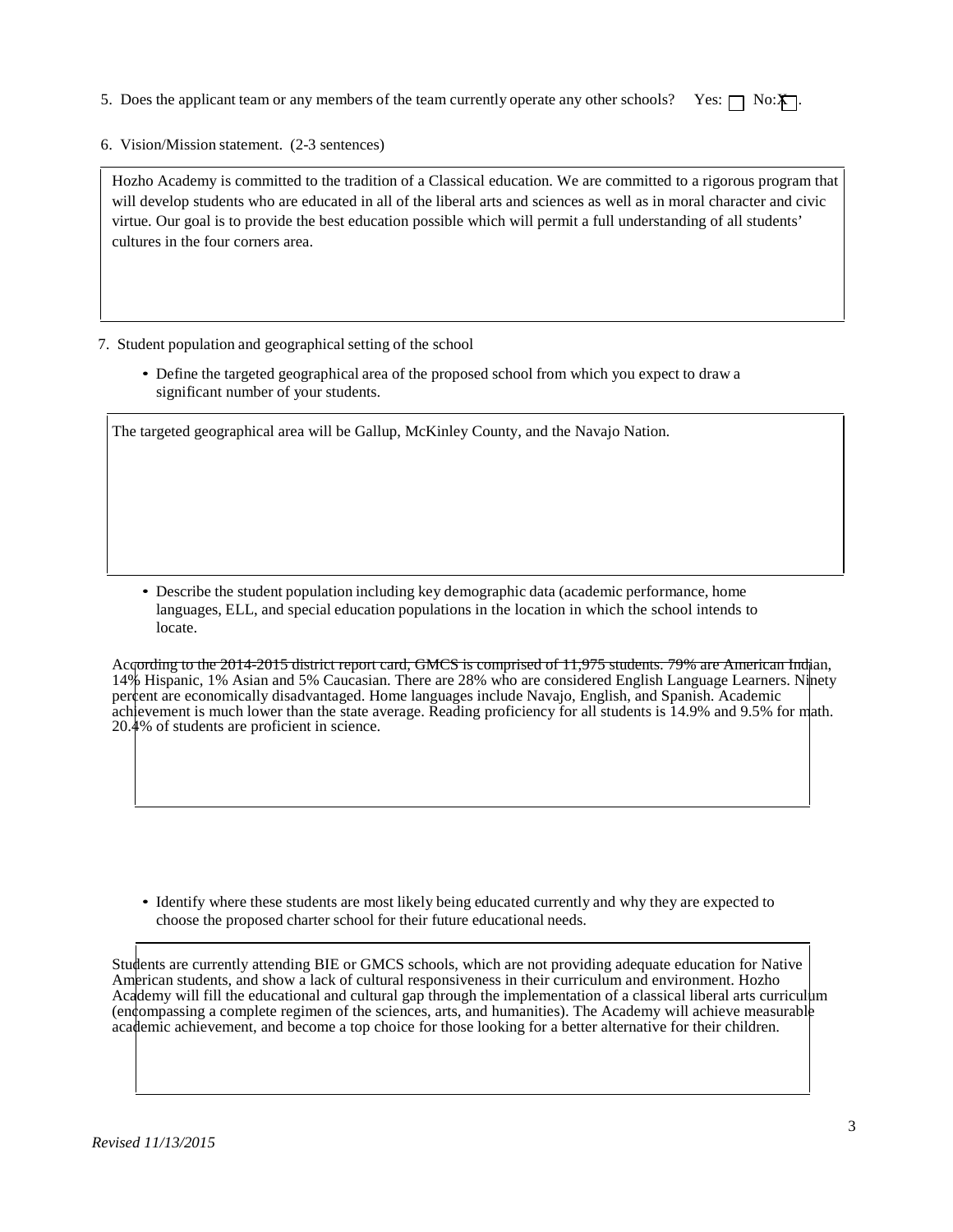8. Provide evidence that the applicant team has assessed community need for a school of the nature that will be proposed in the application (e.g., objective surveys or other measures of local demand for the proposed educational program).

Pursuant to an in depth and comprehensive study conducted by the Greater Gallup Economic Development Corporation:

Scores at Gallup-McKinley schools are low across the board. These include proficiency scores and ACT scores. Proficiency scores are 20 points less than the state average, and more than three points less than the larger cities in the state: Albuquerque, Las Cruces, and Rio Rancho.

Graduation rates are close to the state average but less than the major cities in the state. Many young adults are unprepared to enter the workforce and to enter post-secondary schools. Gallup-McKinley does not have a program to "track" the graduating students from their high schools. Therefore, it is difficult for prospect companies to analyze where their potential workforce might be.

The school district has very little in the way of vocational technical training. There is very little ability for young people to get any training for future work in the community.

A common problem between the school district and the Native American population is the continual movement of young children in and out of the school districts, or changing from public schools to Native American schools. This causes problems in the progress of the children in the two different learning environments.

Enrollment in Gallup McKinley County Schools is 11,975. According to the distrcits 5 Year Facilities Plan, some schools are disproportionately overcrowded due to the location and availability of local housing. HoAc intends to operate in the most crowded area of the school district in the heart of Gallup's North Side.

According to the districts own numbers only an average of 13% of students in the District are proficient in reading, and only 8% are proficient in math.

According to the HoAc survey, which received significant community response, the following was learned:

Where do you live? 61% - City of Gallup 14.6% - McKinley County 24.4% - Other Do you have children or close relatives of school age (K-12)? 82.9% - Yes 14.6% - No 2.4% - Other How would you rate the public schools in Gallup-McKinley County? 31.7% - 1 31.7% - 2 19.5% - 3 12.2% - 4 4.9% - 5 Would you be interested in a school with an extended school day (8 am - 5 pm with part of the day being dedicated to extracurricular activities)? 70..7% - Yes 24.4% - No 4.9% - Other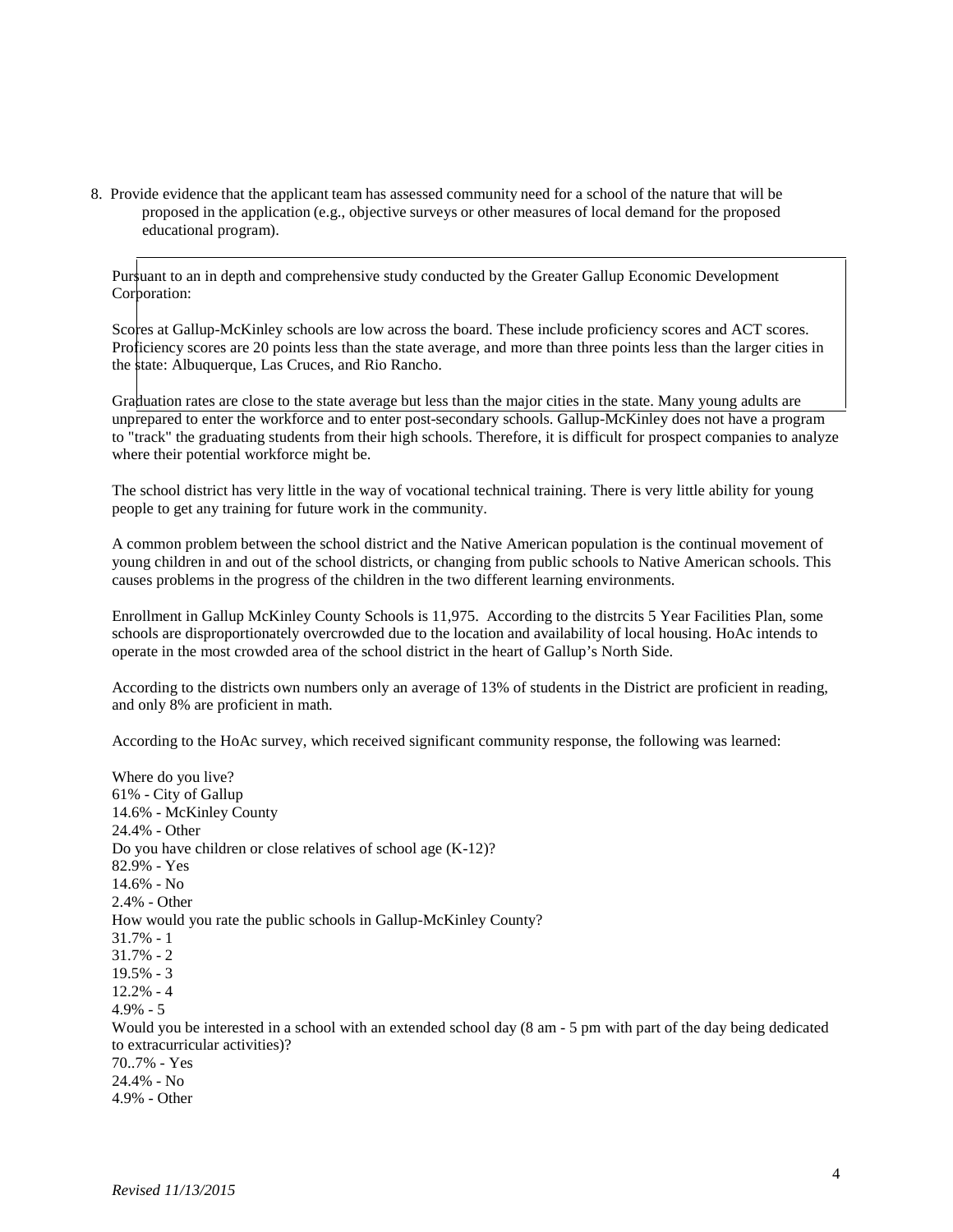What extracurricular activities would you like to see offered in schools (select as many as applicable)? 92.7% - Music 48.8% - Photography 78% - Sports 75.6% - Drama 65.9% - Arts and Crafts 63.4% - Computers and Technology 65.9% - Mechanics, Wood and Machine Shop 58.5% - Cooking 70.7% - Choir 75.6% - Nature and Outdoors 9.8% - Other Would you be interested in a school with a half-day Kindergarten option? 65.9% - Yes 24.4% - No 9.8% - Other What languages would you like to see offered in schools (select up to 4)? 53.7% - Navajo 85.4% - Spanish 51.2% - Latin 19.5% - Mandarin 39% - French 26.8% - German 12.2% - Other Are you familiar with classical education? 70.7% - Yes 29.3% - No

We also received significant narrative input on the following questions: What are your thoughts on classical education (optional)? What else would you like to see in our public schools (optional)? What are your thoughts on cultural integration into school curriculum (optional)? What is the most important thing for a school to provide for a student (optional)?

Finally, we have built up an electronic mailing list of 2100 subscribers from our outreach efforts. From the various community outreach activities undertaken above, we have determined that there is strong community support for improved educational options and opportunities in Gallup-McKinley County. They are interested in an intensive and rigorous curriculum, with extensive learning opportunities besides "just math and reading". There is widespread support for trying something new in Gallup, which is considered a loved but broken education system by most of the community. The ideas and curriculum proposed by HoAc have received widespread community support and enthusiasm, and many of our partners are ready to go "all-in" on education reform through HoAc.

9. Identify significant innovative features that the school will implement in order to help it realize its vision / mission (e.g., non-traditional school year, longer school day, partner organizations, etc.).

ur academic program is best defined as a Classical Liberal Arts curriculum. Classical education is time tested and upholds a standard of excellence. We believe that high standards and a rigorous curriculum, will provide students a complete education that will challenge them to excel both in learning and in character. Students graduate from Classical academies highly literate and excellent individuals, ready to become active and responsible members of their community.

HoAc will be supported in our development of a Classical Liberal Arts program by Hillsdale College's Barney Charter School Initiative (BCSI). They currently support 16 successful charter schools across the nation and have put together a successful and cohesive curriculum for Classical schools. There is one other BCSI-supported school